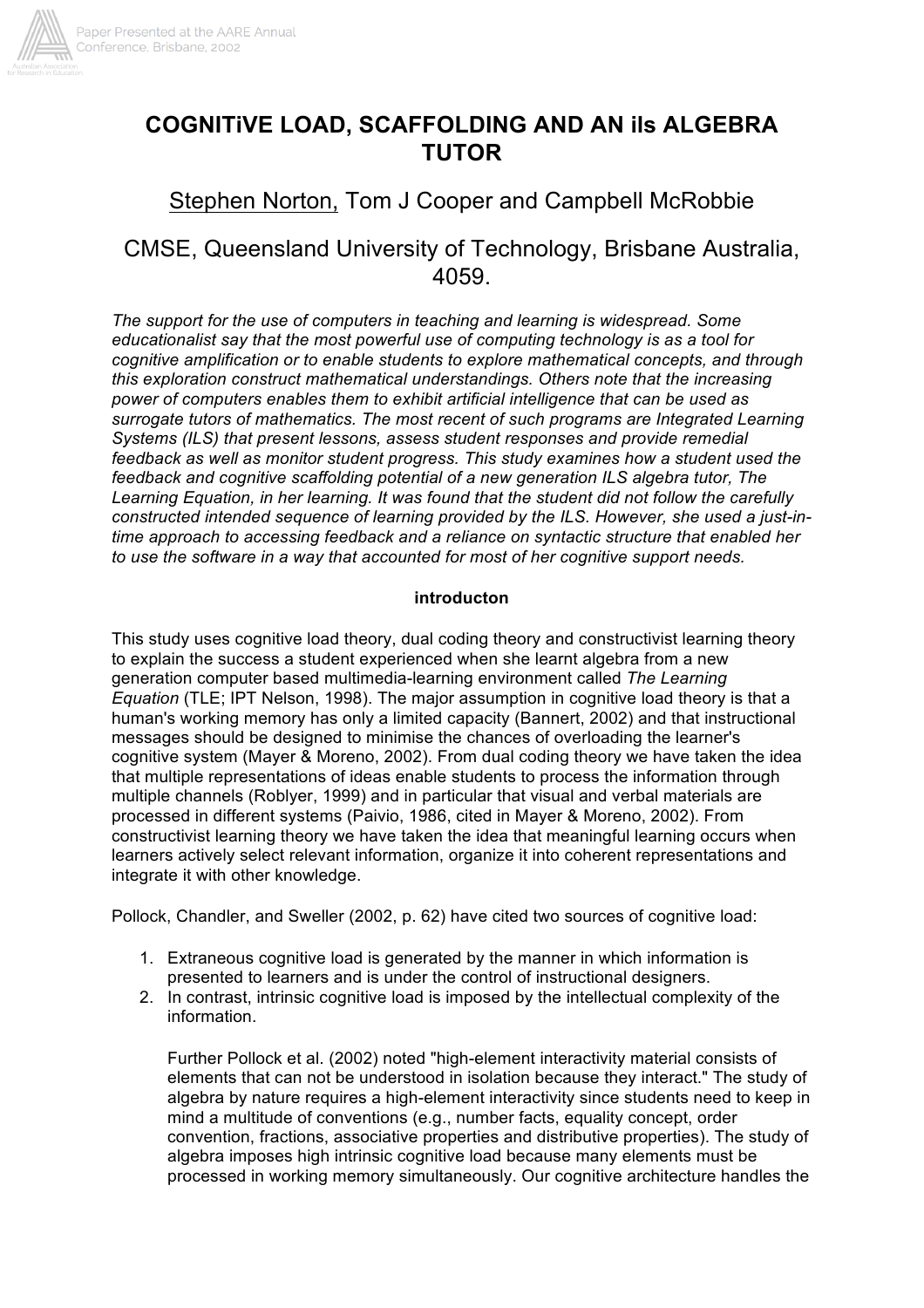

problem of an excessively high working memory load by constructing schemas. A schema is a cognitive construction that organises elements of information categorically and stores them in long-term memory. The successful construction of schema is essential for successful algebra study. A person competent in algebra can readily transform  $a/b = c$  into  $a = cb$  in working memory despite the large number of elements involved while those with isolated understandings of the equal concept, symbolic representation of variables as letters and order convention will struggle with such transformations.

It has been noted that students have considerable difficulty in solving word problems, in part because of the difficulty that they experience in specifying relations among variables that require and understanding of algebraic structure (Sfard & Linchevski, 1994). In terms of cognitive load, word problems tend to be high in intrinsic cognitive load or that load connected with the nature of the material to be learnt (Bannert, 2002). Students who are able to solve novel word problems are thought to have some ability to work with the structural aspects of algebra, that is they have constructed appropriate schemas, a capacity that has been reported to be quite limited among middle secondary school students (Kieran, 1992). This study does not accept the notion of dichotomy in terms of *structural* and *operational* senses (as described by Sfard, 1991). Rather, this dichotomy is rejected and a duality is accepted. That is, there is acceptance that "the processes of learning and of problem-solving consist in an intricate interplay between operational and structural conceptions of the same notions" (Sfard, 1991, p. 36).

To overcome the difficulties in teaching mathematics there has been a tradition of attempting to reduce the cognitive load using the worked example technique that essentially consists of three steps (Cooper, 1998, p. 17):

- 1. Introduce the new topic. Present the background knowledge, principles and rules.
- 2. Demonstrate, using a few worked examples, how to apply the principles and rules.
- 3. Have the students "practice" how to apply the principles and rules.

This method of teaching imposes relatively low levels of cognitive load because attention need only be given to a limited element of the total problem at any one time. However, in implementing such an approach Norton, McRobbie, and Cooper (in press) found that only experienced teachers with very good mathematics backgrounds were effective in unpacking the underlying principles and the logic behind the rules, and placing these understandings within a coherent teaching sequence. Teachers without such backgrounds emphasised the rules as sequences of procedures but often the understanding of principles remained implicit. Such teaching has been reported to be wide spread and termed "the school mathematics tradition" (Gregg, 1995) and result in instrumental learning (Skemp, 1978).

TLE is essentially an ILS. Typically the operation of these systems has been described as consistent with an "instructivist pedagogical culture" (Reeves, 2000, p. 6). Quality ILS software is by its nature very "clean" (Papert, 1993) in the sense that mathematics learning is reduced to "formulas describing procedures to manipulate symbols" (p. 135). A number of authors have criticised this "clean" use of technology. For example, Bracewell, Breuleaux, Laferriere, Benoit, and Abdous (1998) described this form of software as "canned content" and argued that the paradigm it uses is essentially behaviourist. However a meta-analysis of ILS software studies indicates that students using such programs have consistently demonstrated significantly higher scores on tests and slightly improved attitudes towards the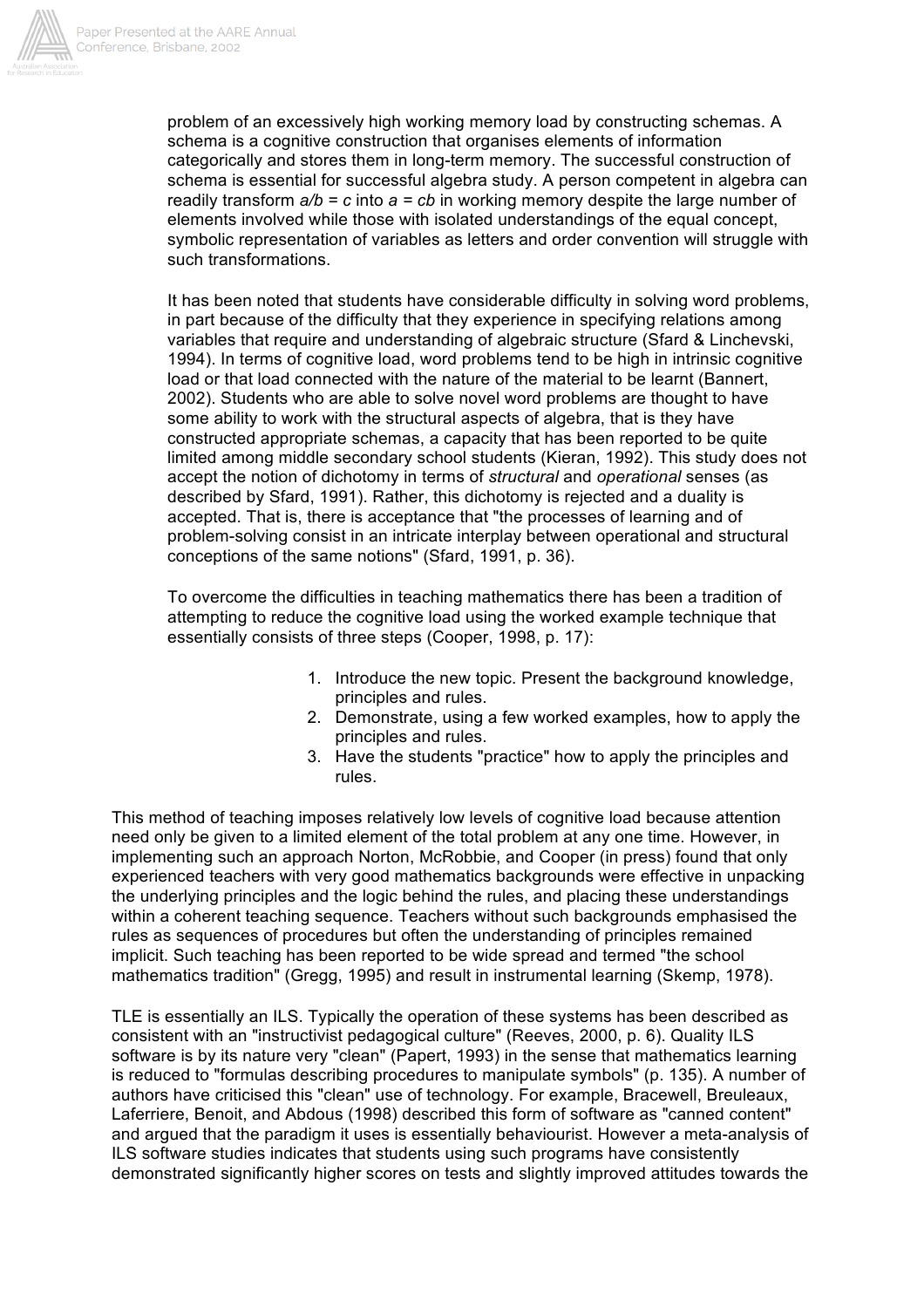

subject being taught than comparison students who did not study with the software (Kirkpatrick & Cuban, 1998). Others (e.g., Bennett, 1999) have provided support for this finding by arguing that, as ILS software can provide every student with "a private tutor in the computer that teaches him or her" it "will give more individual attention to students than teachers can hope to do in today's schools" (p. 7). Some of these authors, notably Bennett (1999), even argued that the advent of ILS software "will solve the educational crisis" (p. 1).

Typically, an ILS provides a stimulus, learners respond, the software analyses the response and provides appropriate feedback, and then the software or learner selects the next interaction. The software mimics a patient instructor who provides examples, asks questions and corrects errors via feedback. Feedback is considered critical (Roblyer, 1999) and is "most helpful when it emphasises relevance to the concept under study rather than whether the answers are right or wrong" (p. 35). Clearly, the finer the grain of instruction at which an ILS can respond the less load it places on working memory and the greater chance of success it is likely to have. Other factors that are interrelated to the quantity and quality of information, which learners can process, are the degree of student control of direction and pace of learning (Bagui, 1998, cited in Roblyer, 1999) and the extent to which the multimedia representations enable students to process information through multiple channels (Roblyer, 1999). The ILS aims to provide scaffolding to temporarily support students until they can perform the tasks on their own, which is to move through their Zone of Proximal Development (Luckin, 1999).

The particular ILS studied in this paper, TLE, used a cyclic approach with each of its topics covered in each of the year levels, and with each topic comprising a number of lesson units. The producers employed a large team of experts from both mathematics teaching and mathematics backgrounds. The thoroughness of their responses in using detailed sequences of carefully constructed learning activities is seen in the *Variables and Equations* unit from the *Patterns and Relations* topic, on which this study is based. There were thirteen lessons through which students had to progress. Generally, each lesson comprised four phases. The first phase was an application or mathematical modelling situation where the key concept was related to an applied problem. The second phase consisted of problems and guided explanations both in text form and through audio explanation. These explanations used multiple channels (i.e., dual coding Roblyer, 1999) were detailed and focused on both the*operational* and *structural* (Sfard, 1991) aspects of the algebra. That is, the students were led through the logic behind the concepts and procedures by a series of prompts and explanations. The third phase consisted of tasks providing practice questions, word problems, and terminology activities to consolidate and extend the knowledge introduced in the initial phases. If students made an error they were told that this entry was not correct and to try again. A subsequent error elicited more relevant cognitive scaffolding such as that depicted in Figure 1. For example, when asked to solve 2x = 9 , a student who selected "multiply by -1" from the provided options received the following scaffolding.

This would change the equation to  $-2x = -9$ . To solve the equation, you need to isolate x.

#### Try again.

## **Figure1: Error induced cognitive scaffolding.**

The fourth and final phase provided a self-test or a test the student completed to assess their progress. In this phase students were given a selection of the types of questions studied in the lesson unit. Students could see their own responses and could view correct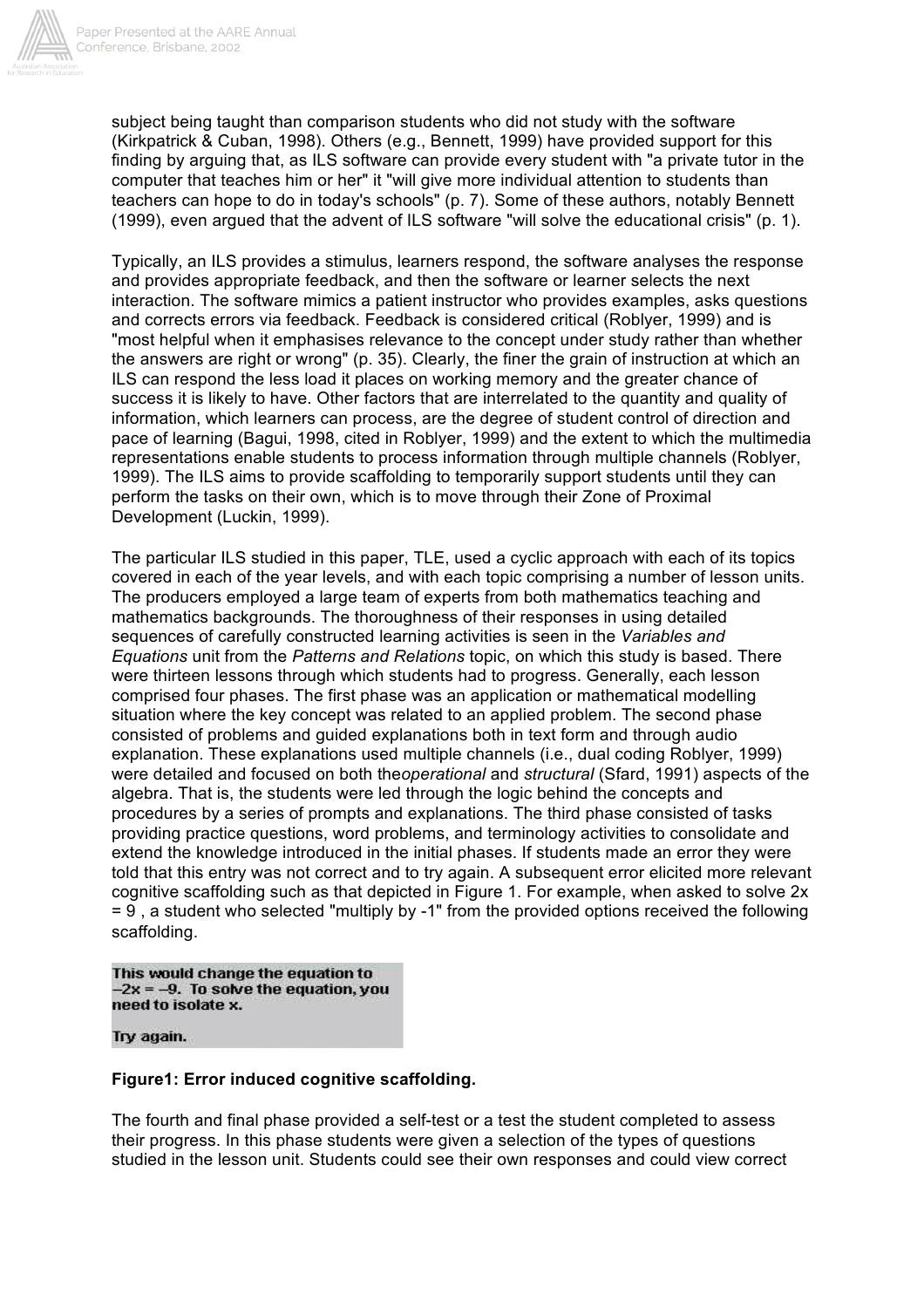

solutions with detailed working-out steps. Figure 2 shows a self-check question where the student had opted to *See sample solution*.



**Figure 2: Modelled solution where a student had selected "See sample solution. "**

Overall the TLE program appeared to conform to the principles of cognitive load theory (Bannert, 2002; Cooper, 1998) with careful task analysis, well-defined content, worked examples with careful control over presentation, pace and practice. Previous studies that have reviewed TLE indicated improved student performance on standard tests (Bracewell et al., 1998; Norton, Cooper, & McRobbie., 2000). This occurred for both able and less able students. The authors sought to explain the better performance of the students who worked with TLE by examining their level of engagement and the social discourse that occurred between pairs of students who worked with TLE (Norton & Cooper, 2001) and also the changed role of the teacher from a transmitter of information to a participant in a problem solving partnership with students (Norton, Cooper, & Baturo, 2001). There has, however, been limited research carried out on the nature of discourse between the students and TLE and, in particular, how students use the ILS's cognitive scaffolding potential and inherent navigational flexibility to control the level of cognitive load that they experience. This study has taken that focus.

#### **METHOD**

The study was a randomised control group pre-test-post-test design with one class using the multimedia environment of TLE as a treatment and two control classes being taught using traditional methods. This design was elaborated on by observing a sample of students in detail to provide case study data, which provided rich descriptions of how the students worked with the software. One such case study is reported below, that of Lisa. Lisa was selected because she was a capable students who progressed her learning of algebra. There were many aspects about the way she used the software that was typical of the way many students interacted with TLE. A hermeneutic, interpretive, and naturalistic approach to data analyses was adopted (Denzin & Lincoln, 1994). Information was continually analysed for commonalities cumulatively across the life of the study.

*Subjects and contexts.* There were 54 Year 9 students in a secondary school of 650 students located in a middle class suburb in the Brisbane metropolitan area. The students were randomly allocated to one computer class (28 students) and two control classes (13 students in each class). The test and control students studied the same content. The primary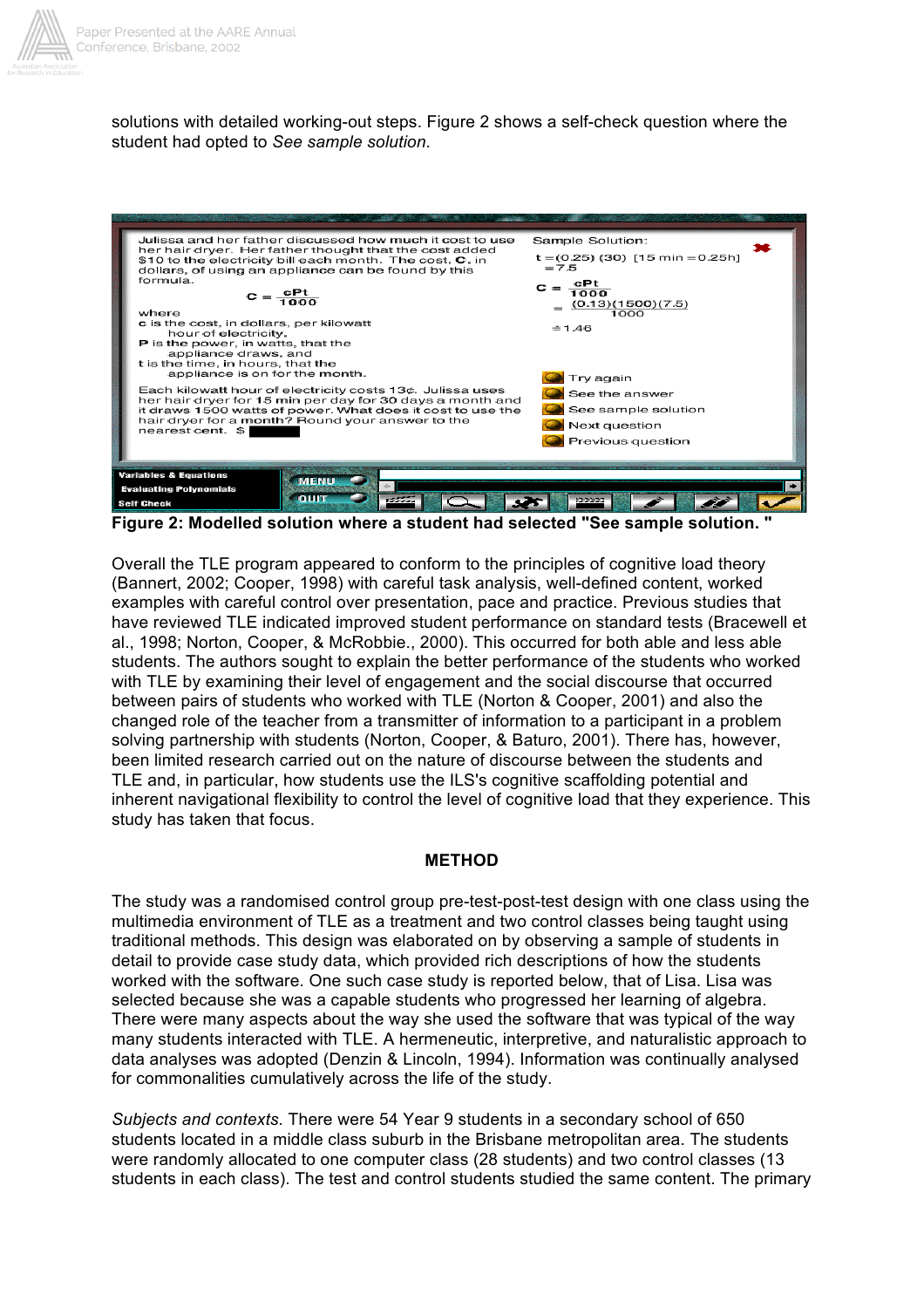

resource for the control students was a traditional textbook (*Mathematics 9*; Priddle, Davies, & Pitman, 1991). The teachers were assigned to teach the unit prior to the study commencing; (Max (all names are pseudonyms) taught one of the control classes and the treatment (TLE) class, Anna taught the other control class until the last fortnight when she took sick leave and Jack taught her class. All three teachers were considered by their colleagues as competent senior secondary mathematics teachers and each had over 10 years of mathematics teaching experience.

The mathematics content of a chapter in *Mathematics 9* was matched to TLE *Variables and Equations*, where the content ranged from processing first-degree single variable equations using the tiles environment to dividing polynomials by monomials. The exercises included manipulating algebraic equations and solving word problems.

*Instruments* All students were administered pre-test and post-tests with respect to algebra achievement. These tests evaluated student's abilities in four domains: operational algebra, the variable concept, and structural algebra and word problems. For the purposes of reporting to parents the post-test was divided two sections, the first three domains that totalled 15 questions each worth two marks and the four word problems each worth three marks. One of the word problems was relatively easily solved using a table of ordered pairs while the others were modelled on problem structures that Kieran (1992, p. 393) described as "with problems of this type, students can no longer rely on the approaches they used in arithmetic." In particular students had to use solving procedures that operated on both sides of the equation, which is a process that operates on an algebraic object.

*Data collection methods.* Data collecting techniques were observation, collection of artefacts, interviews, tests and split-screen videotape data (combining feed from the computer with a video). In this latter technique is enabled the face reactions of the students and their discussions were superimposed alongside the TLE software screen to show interactions between the students and the technology. This enabled the subjects' actions and interactions with objects (TLE) to be part of the analysis rather than relying heavily upon what students said. Roth (2001, p. 777) in explaining the importance of taking into account gestures and actions noted "the enormous amount of mental effort involved when people have to construct complex sentences and verbal arguments in domains which with they are not familiar and therefore lacked vocabulary and verbal fluency." By considering gesture as well as speech more complete analysis of interaction occurred. This method assumed that external actions were a manifestation of mental processes. Such an assumption is consistent with activity theory interpretations of actions (e.g., Rodriguez, 2001). Pairs of students were interviewed following the observations and videotaping with respect to their beliefs about the virtue of learning with the software. Six lessons of split screen video recording were recorded and examined. As the focus of this study was on how students interacted with *The Learning Equation* software, data concerning the tests, the discourse between students and the role of the teacher are not provided in this paper. They are reported in Norton, Cooper and McRobbie (2000)

## **RESULTS AND DISCUSSION**

The pre-test and post-test achievement data showed that students who worked with TLE outperformed their peers in all domains tested indicating that they were better prepared to advance to the next level of algebra learning and problem solving (Norton, Cooper & McRobbie, 2000).

An overview of pre-test results are summarised in Table 1*.* The arithmetic component of the pre-test was 30 marks while the algebra component was 48 marks. The post-test results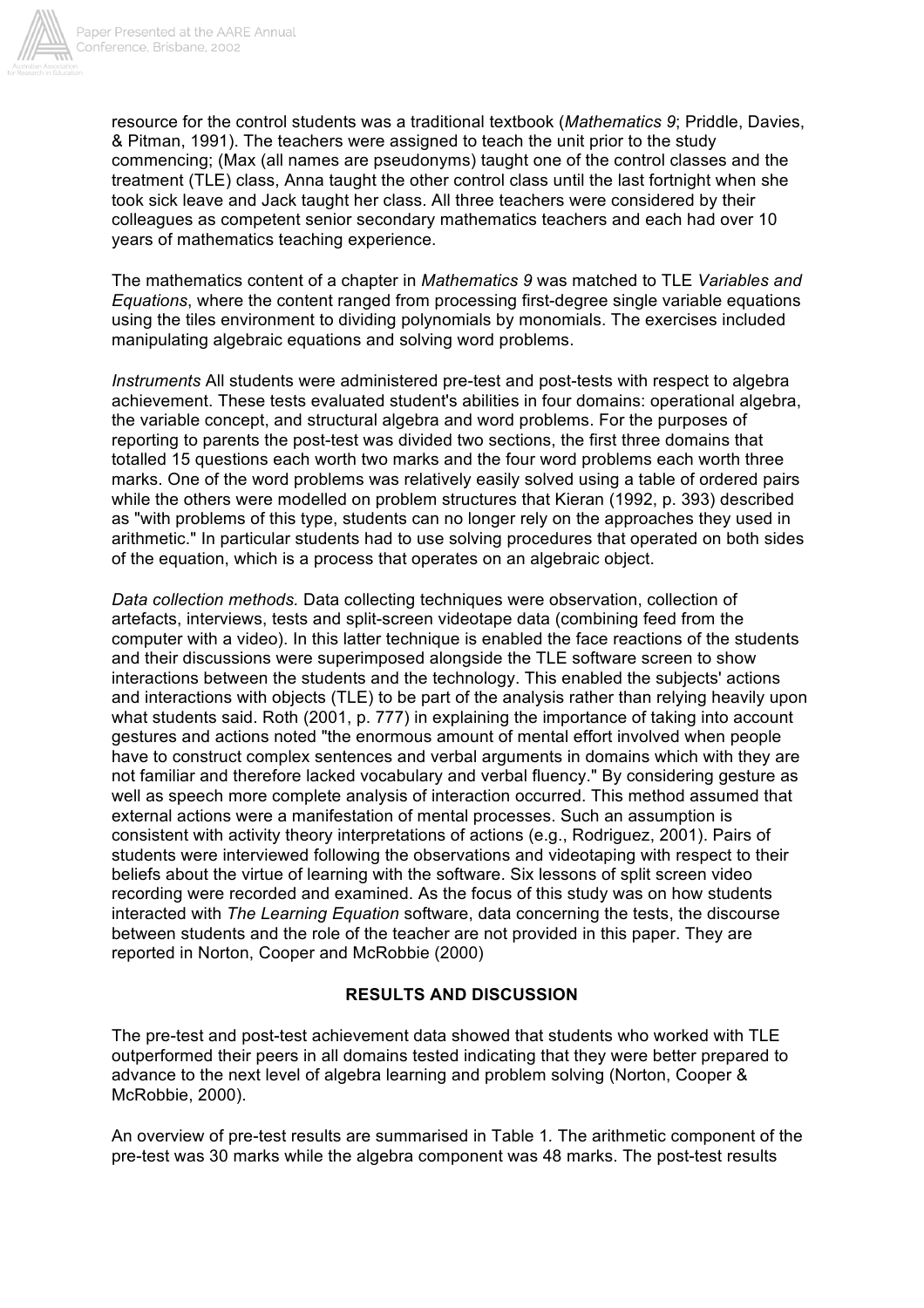

have been summarised in Table 2. Although there were 28 students in TLE class, only the results of 24 are reported because of student absences.

Table 1 Summary of Overall Results of the Pre-test

| Test                       | N  | Mean  | <b>SD</b> |                 |
|----------------------------|----|-------|-----------|-----------------|
| Control group (arithmetic) | 25 | 22.50 | 3.89      | $1.38$ (p=.98)  |
| TLE group (arithmetic)     | 24 | 23.27 | 2.32      |                 |
| Control group (algebra)    | 25 | 4.18  | 2.61      | $0.01$ (p= .38) |
| TLE group (algebra)        | 24 | 4.18  | 2.18      |                 |

The pre-test results indicated that no statistically significant differences existed between the classes in either algebra or arithmetic performance. Both groups performed poorly on the algebra questions.

Table 2 shows the mean subtotal score for each problem type of the post-test. Independent 2 tailed t-test significance has been calculated for the total scores on for each of the problem types (operational algebra, variable concept, structural algebra and word problems).

## Table 2 Post-test Comparisons**.**

|                     | Control   | <b>TLE</b> |          |
|---------------------|-----------|------------|----------|
| Subset              | Mean SD   | Mean SD    |          |
| Operational algebra | 5.08 2.26 | 6.34 1.79  | $2.09*$  |
| Variable concept    | 4.16 1.40 | 5.36 1.30  | $3.03**$ |
| Structural algebra  | 2.88 2.72 | 4.41 2.55  | 1.98     |
| Word problems       | 3.62 2.89 | 5.84 3.31  | $2.46*$  |

## \**p<* .05. \*\**p<* .01

Clearly both classes improved in their abilities on these types of algebra questions in the tests. However, the students who studied using the TLE software outperformed the control class on all classes of questions and this was statistically significant on all except the structural algebra subset.

A rich description of how Lisa interacted with TLE is presented to provide information on how a capable student used the ILS as a source of cognitive scaffolding for the basis of their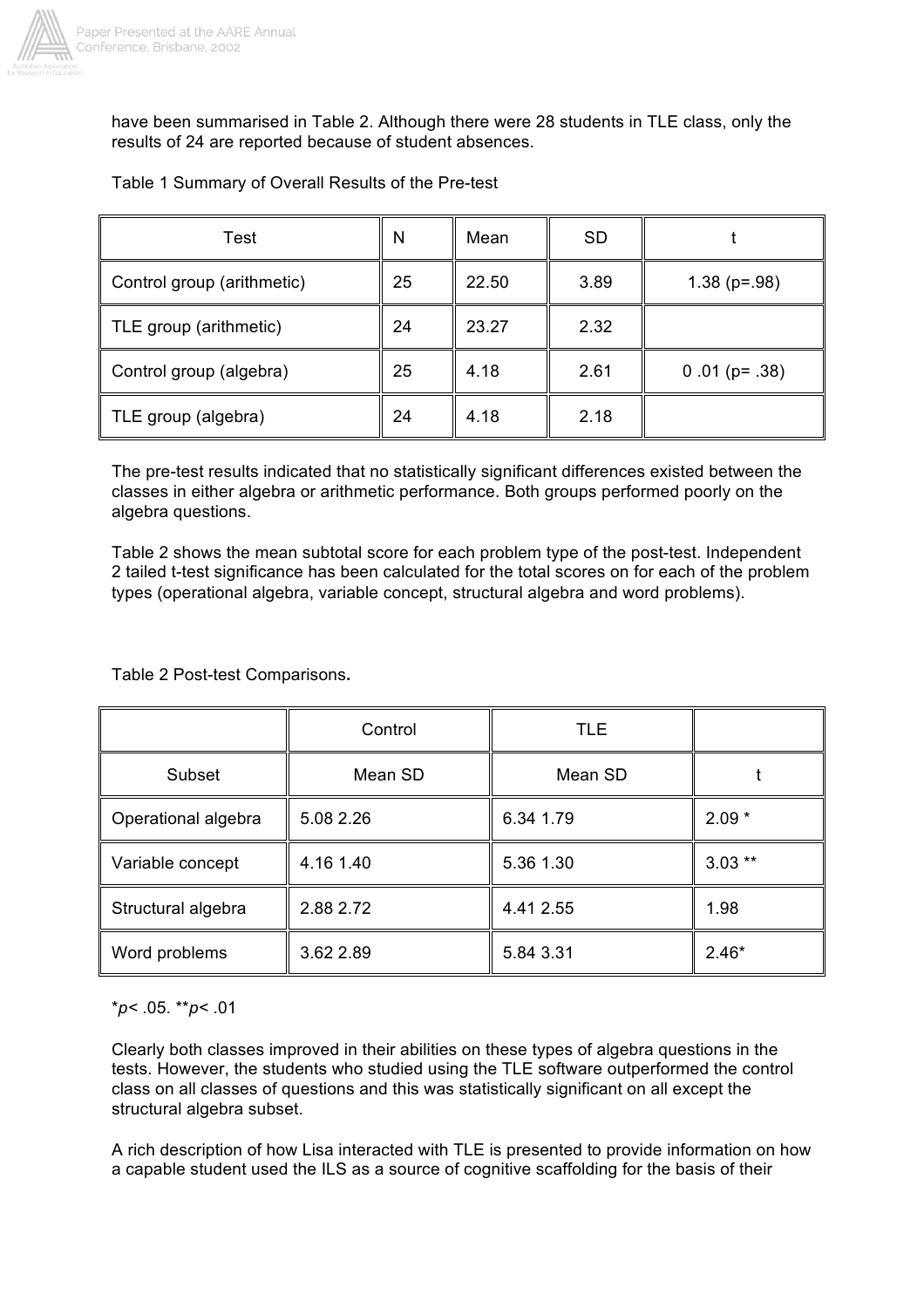

algebra learning. Lisa's previous mathematics performance as measured in the pre-test and also through examination of her academic records indicated she was a little above average in mathematical test performance and showed she was stronger than most of her peers in terms of her capacity to work with algebraic symbols. Her final results indicated that she had made substantial gains in algebra learning as measured by pencil and paper tests through the course of the study. For example Lisa achieved 8/8 for operational algebra questions; 6/6 for the three questions testing knowledge of the variable concept and 6.5/8 for the structural algebra questions since she made errors in collecting like terms and did not attempt to factorise 2yz-2y. Lisa achieved 7/12 on the word problem section. For this mark Lisa provided two complete and correct solutions to the four word problems, one partially correct solution and attempted to use algebraic techniques in all questions (one simultaneous solution question was solved by some students using a table of ordered pairs). Analysis of her solutions showed that she was limited to some degree by misconceptions related to arithmetic laws; particularly the distributive and associative laws.

The description contains little information on how the teacher interacted with Lisa as the teacher did not interact directly with Lisa in most lessons. While the description focuses on Lisa, her behaviour was not unique; her partner operated in a similar way and there were elements of Lisa's behaviour observed in the behaviours of other students in the class.

*Description of Lisa's Use of TLE*. In her use of TLE gGenerally, Lisa did not read the explanations presented in the introduction phase but she tended to rely heavily on the ILS's error-response scaffolding. When asked when she was reading the text explanations she responded: "Well kind of, but I mostly listen [to the audio explanation]. I kind of read it but I mostly listen." When further questioned about how she used the software Lisa indicated that she got help when she needed it. Observations of her use of the scaffolding supported this statement, that is that she skim read while listening to the instructions. This is evidence that Lisa used the dual coding capacity offered by the software, particularly first and second phases of the learning cycle (application of mathematical modelling and explanation phases). Analysis of Lisa's use of the software showed that she (like the other students) spent most of her learning time doing practice problems (worked example) and the selfcheck phase that could also be used in a worked example fashion. When working in these phases Lisa oscillated between problems, hints and partial and full solutions. She They used a *just-in-time* approach to get cognitive scaffolding to help with the problems. That is, she happily (apparently) made errors so that she could seek help from the software. Lisa tended to rely on a memory of the syntactic structure of problem types. She became familiar with the structures by using the help facilities of the program. The two main ways she gained syntactic familiarity was by accessing the help on practice problems (such as that modelled in Figure 1), selecting the option to do a problem of similar structure and also by examining the solutions in the self-check phase (such as that modelled in Figure 2). She then used ready access to cognitive scaffolding to this to build a pattern of to related problems and solutions as illustrated by Lisa's response to the author's questioning about how she used the previously provided cognitive scaffolding to do questions. The dialogue helps to illustrate that Lisa was focusing on patterns in developing her understanding of various problem structures.

> Lisa Um ... I don't know ... you automatically think back to this one [points to the previous example].

> Author So there are two parts, (to this problem) you always think they are going to do the second part first?

Lisa Yeah, they do it all the time.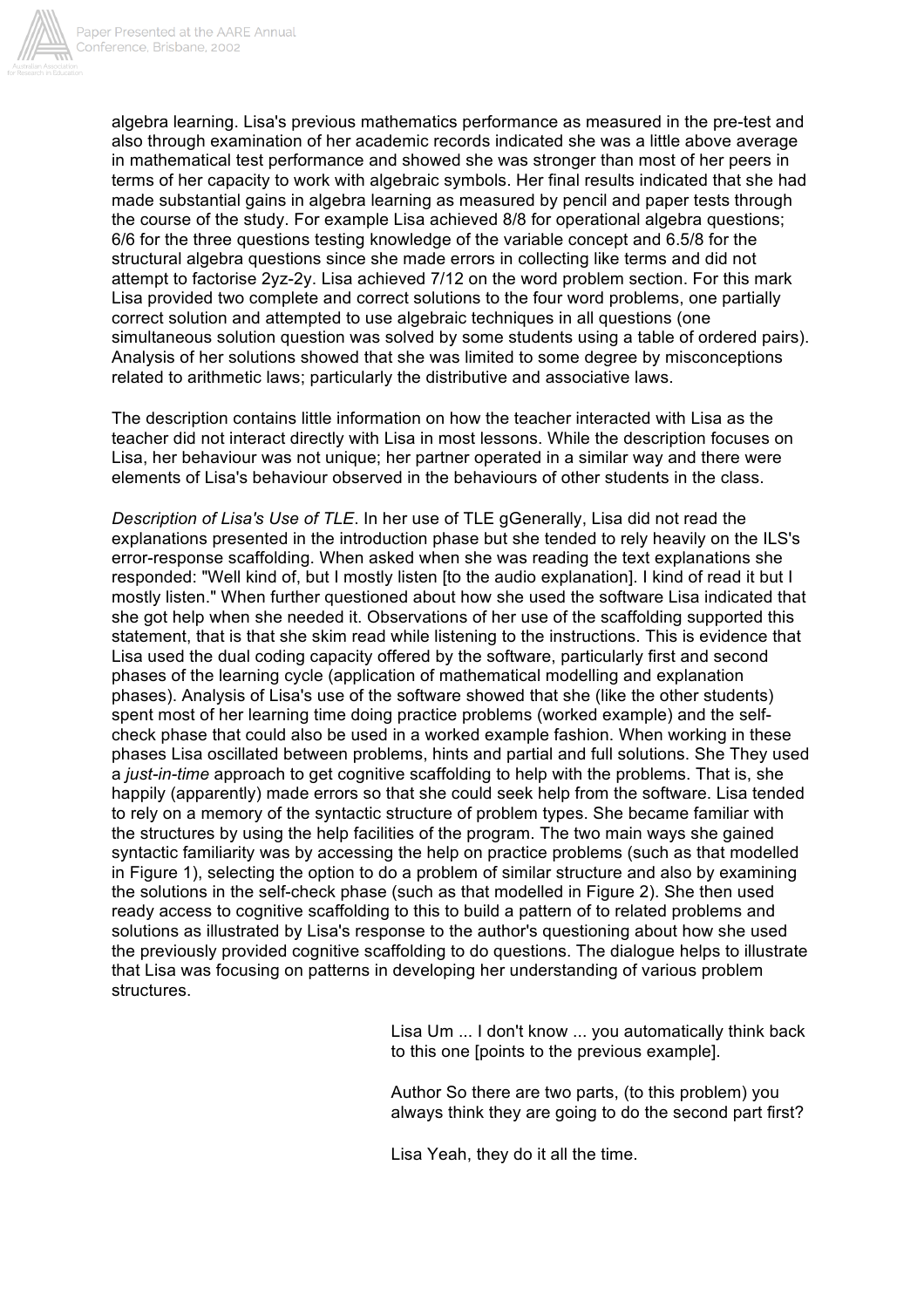

"They do it all the time" is a telling comment, in that it illustrates her familiarity with the model of doing the second part of the problem first that was provided by the software.

The research literature provides some explanation for Lisa's achievement. For example, Lisa's appreciation of being able to control her pace of learning supports earlier studies that identified this as an important factor in the success of an ILS (e.g., Bagui, 1998 cited by Roblyer, 1999). However,

Lisa used the software's potential to control the pace and sequencing of the learning episodes in a way not intended by the producers. Apart from not reading most of the explanations, she did not follow the carefully ordered learning sequences. The bottom of Figure 2 shows that a learning sequence menu moves from an introduction through various models and practice to a self-check indicated by a tick. In early activities in each sequence, the software provided detailed cognitive scaffolding but, as the activities progressed, the amount of support was reduced. Lisa frequently skipped ahead to try more difficult problems but, if she experienced too much difficulty, revisited activities where more scaffolding was forthcoming. That is, Lisa managed the intrinsic cognitive load she experienced by going back to examples where cognitive scaffolding was more detailed or the activity simpler and the intrinsic cognitive load reduced. As Lisa noted "you can figure it out, then when you get further along you know what to do, but if you stuff it you can go back." While the verbal vignettes support the above assertion relating to her use of the ready access of cognitive scaffolding, her actions tracked by the split screen video provide clearer evidence that she gained familiarity with the various problem structures by accessing various levels of cognitive scaffolding and also managed her cognitive loads in the same way to develop her ability to do algebra. Lisa's statement also acknowledges her appreciation of the opportunity for her to control the pace of her learning. Which is an important factor in the success of ILS programs (e.g., Bagui, 1998, cited by Roblyer, 1999).

Cognitive load theorists such as Cooper (1998) have supported the worked example technique for teaching mathematics, for example, "worked example techniques have been demonstrated to be highly effective at facilitating learning" (p. 18). In most traditional mathematics classes students repetitively practice problems of a similar structure by carefully writing down the steps involved in solving the problem. The problems in text books tend to go from less to more difficult in a sequential fashion. When working with TLE Lisa was able to access a huge data bank of problems and these problems were catalogued on the basis of structure and difficulty. Both the quantity and diversity of problems that Lisa was able to access was much greater than that available to the students in the control classes studying from the traditional textbook. This was particularly so in the case of word problems. Further, as noted previously Lisa could access fine grain scaffolding for these problems. In contrast, the students working with the traditional text had access to a few completed solutions and there after had to rely on the "numerical answers" only provided in the back of the text. Of course the teacher was available to provide feedback. However, as reported by Norton, Cooper and Baturo (2001) the discourse between Mr Max and the control class students was typical of what Brousseau (1984) called the "Topaze" effect and what Lesh and Kelly (1997) called bug repair, that is, guiding students step by step in a manner that avoids error. The duration of these exchanges was frequently less than a minute and rarely more than two minutes. In general, the class discourse was typical of explain-practise instruction, which has limited potential to foster mathematical achievement (Lo, Wheatly, & Smith, 1994). While TLE mimicked the patient instructor model the experience of the students was quite different. Firstly, the feedback provided by the teacher was usually verbal and some times visual with written solutions on the blackboard, while TLE feed was often verbal and always visual. Secondly the students could access the feedback from TLE at any time while student access to the teacher's explanations in the control classes was less under their control (Norton & Cooper, 2001).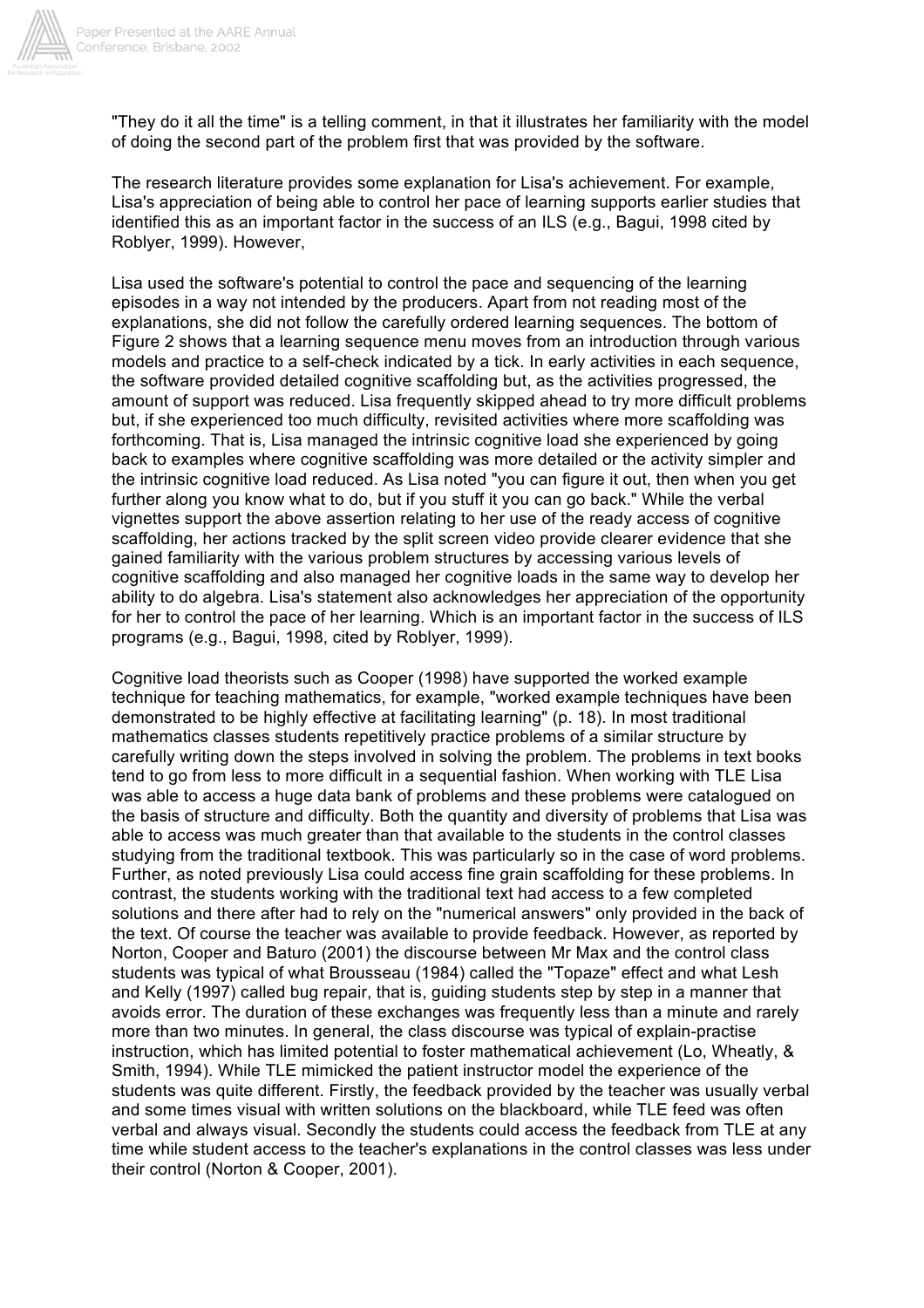

When working with TLE Lisa's did limited pencil and paper manipulation of problems although she initially . Initially kept pencil and paper records of her worked examples. However, as the trial progressed this became less so. Lisa explained her mode of operation as follows.

Well sometimes I write it down if it is too hard to do in my head, but yeah usually I kind of just figure them out and then it gives you hints down the bottom if you get it wrong, there is a little thing that comes up and tells you what you have to do to get it right ... I like it cause I am not as good as some other people and I can just work away slowly.

Lisa's statement indicates that she relied on mental strategies and the cognitive scaffolding offered by TLE as well as an appreciation of the opportunity to control her pace of learning and the quality of cognitive scaffolding she was able to access. Despite the lack of practice in writing down her solutions, Lisa presented well setout worked solutions in the final test. The good quality of Lisa's pencil and paper setting out suggests that doing worked examples need not necessarily involve lots of pencil and paper manipulation. Lisa did do some pencil and paper working out, a limited amount in class and some for homework but considerably less than her peers in the traditional classes. Writing down all the steps in a problem solution is a relatively time consuming process. It is hypothesised that the shedding of this process by Lisa enabled her to do many more worked example solutions than the students in the control classes were able to do. This hypothesis was supported by observational data which showed that Lisa seldom completed pencil and paper activities in doing the worked examples. Greater familiarity with a range of problems may also have contributed to Lisa's better than average results in that the increased familiarity with the tasks reduced her cognitive load such that she was better able to focus on specific solution steps and thus over time better able to induce generalised solutions.

The video evidence showed that both Lisa and her partner had a high level of engagement and worked consistently through out the lesson. This may have been because quality of cognitive scaffolding offered was such that it was neither too simplistic nor too difficult and thus suited to facilitating the students' movement through their Zone of Proximal Development (Vygotsky, 1978) at a pace that they could control. The central role of teachers in the process of helping students move through their Zone of Proximal Development has been well recognised (Kieran, 1992; Luckin, 1999). In the case of Lisa the computer provided most of the "helping" for Lisa to move through this zone. Thus, t There was evidence that the combination of multimedia format, cognitive engagement, seeing appropriately set out solutions and limited pencil and paper practice seemed to be sufficient for Lisa to learn the algebra and communicate it with appropriate setting out.

## **CONCLUSION**

There is discussion in the research literature in relation to the degree of support students ought to have in order to foster mathematics learning (e.g., Sfard, Nesher, Streefland, Cobb, & Mason 1998). For example, in face-to-face teaching, the provision of fine-grained scaffolding has thought to have limited potential to foster conceptual learning since it removes the need for the student to think hard and because students execute "sequences of steps with no apparent understanding about why the various steps were taken" (Lesh & Kelly, 1997, p. 411). There has been considerable support for teachers to avoid funnelling student's thinking and encouraging them to adopt less directive behaviours that focus on questioning students' misconceptions (e.g., Lesh & Kelly, 1997; Simon, 1997). However, as Simon (1997, p. 59) noted: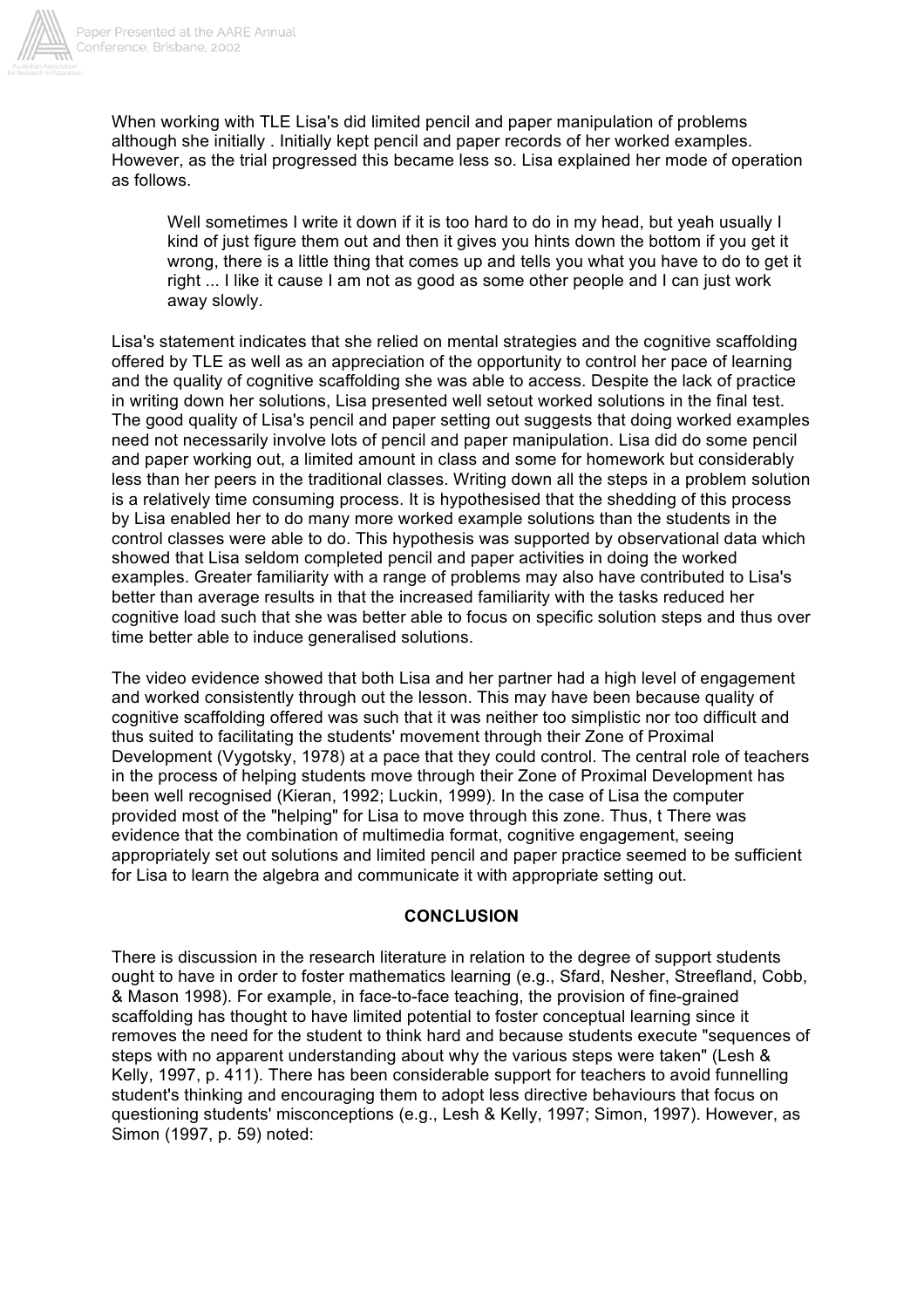

Our ability to understand student's current knowledge and thinking is (and will always will always be) limited at best. Therefore, a model of teaching that requires a teacher to provide each student with what he or she needs at each point in time cannot succeed.

On the other hand cognitive load theorists (e.g., Mayer & Moreno, 2002; Pollock, Chandler & Sweller, 2002) state that learning is likely to be more effective when students' mental capacities are not overloaded, as working memory is very limited. In order to understand, various elements of a problem need to be processed simultaneously and this is difficult to do unless the various interactive elements have been incorporated into schema. In the case of algebra study this theory implies that it may be necessary for students to learn the various solution steps singularly before integration is attempted since it is frequently not possible to process all of the elements in working memory simultaneously. As Pollock et al. (2002, p. 84) noted: "Instructional designs intended to encourage students to understand very complex material prior to the construction of appropriate schemas will fail." The reason for this is that working with complex material involves the interaction of a number of elements that have to be held in working memory and that this imposes excessive cognitive load on learners hindering learning. Interestingly, Lisa failed on those questions where she lacked mastery of fundamental prerequisite concepts (e.g., the distributive and associative laws) and was thus unable to integrate "elements" of the more difficult structural algebra and word problems. This finding supports Pollock et al. (2002, p. 61) who further stated "for certain groups of learners, information is better learnt through the isolated -interacting elements instructional method," a method of instruction that reduces cognitive load.

This study does not provide evidence to refute the idea that teachers ought to ask more and tell less and to focus on activities that result in students constructing powerful mathematical ideas. Rather, it provides evidence that when students are given appropriate opportunities to manage their cognitive loads, provided with appropriate models of solutions and with incremental help the learning experience can be successful in fostering algebra learning. This study presents evidence that the multimedia form in which the fine grain scaffolding was available in both visual and verbal form (dual coding) was adequate for Lisa to progress her learning. In particular this learning was demonstrated by her completion of word problems that have previously been reported to require students to have developed schema in order to complete (Sfard & Linchevski, 1994).

The multimedia environment presented information in both visual and verbal format and was in a flexible form that enabled Lisa to access explanations and scaffolding as many times as she wanted and to control the grain of cognitive scaffolding in a way that a teacher teaching from a black board would have great difficulty providing. Further, usually a teacher's explanations follow a linear sequence and students are expected to remember earlier steps and explanations. If the teacher is made aware of a failure by students to learn the teacher can reteach, but accounting for individual learning difficulties is challenging (Simson, 1997). In addition the stimulus material in the control classes (the text book) provided a much smaller number of problems of each type, this was most noticeable in the case of word problems. In the multimedia environment the student can readily return to previous scaffolding and control the degree of difficulty of problems. This enables students to control the degree the cognitive load placed upon them. There is some similarity in the way Lisa used the ILS program and the way many students use traditional texts books, that is, students model the application of provided solutions at the beginning of the exercise and check answers to those problems in the back of the book. However, the difference between this method of sourcing cognitive scaffolding and Lisa's use of the cognitive scaffolding available from TLE is that Lisa could choose the degree of cognitive scaffolding she needed at any point and more often the scaffolding provided by TLE is of a much finer grain than the few worked solutions and simple answer provided by most textbooks. Pollock et al. (2002)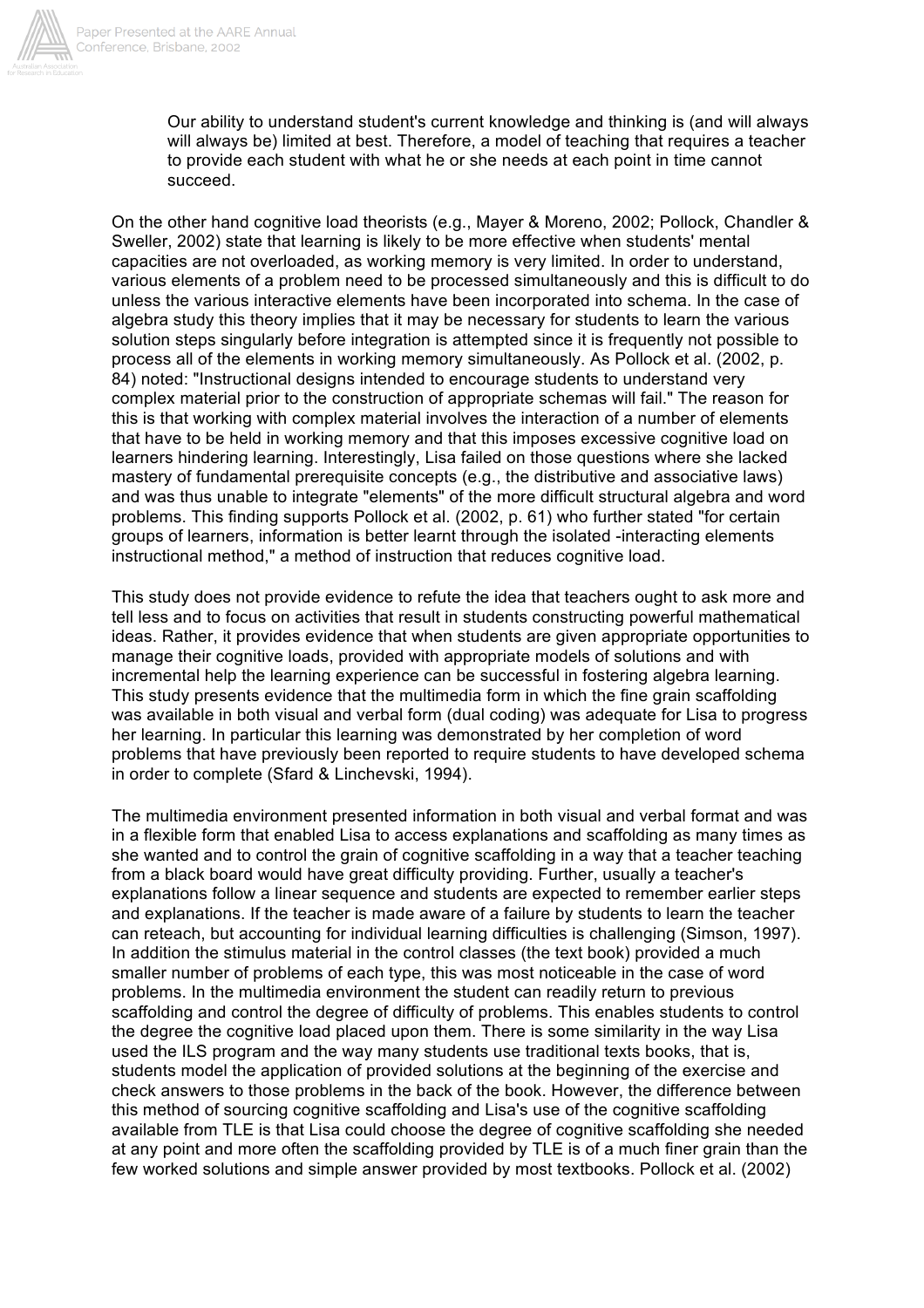

noted that extraneous cognitive load was under the control of the instructional designers. However, the way Lisa used the TLE enabled her to manage the extraneous cognitive load inherent in the TLE. She did this by becoming fluent in the use of the multimedia genera, skim reading text clues, listening to instructions and learning how to navigate about the learning activities to find appropriate cognitive scaffolding. Lisa's management of the extraneous cognitive load enabled her to access cognitive scaffolding to manage the intrinsic cognitive load (that imposed by the intellectual complexity of the algebra learning). In effect TLE gave Lisa the tools to control the internal cognitive load by enabling her to regulate her learning processes. She was able to move forward, backward and laterally within the program. Lisa could select the type of problem she wished to experience and the type of cognitive scaffolding she needed. Such flexibility was much less evident in the control classes.

The study illustrates that the introduction of multimedia into teaching and learning has special discourse features. Few educational researchers support behaviourist approaches to teaching and learning mathematics, and many authors consider that the application of such approaches in the use of computing technology is not the most powerful use of computing power (e.g., Papert, 1993; Roblyer, 1999). However, this study has provided evidence that multimedia ILS where student can control cognitive scaffolding options and in particular control the amount of support that they wish and to easily navigate within the electronic medium to access a large number of problems of different structures but organised systematically in classes of problems seemed to play a central role in the success of such software. The inherent flexibility of the medium helped the learner to organise information into coherent representations linked with other knowledge and to construct schema. In summary the learner was able to mediate the intrinsic cognitive load through her control of the external cognitive load.

## **REFERENCES**

Bannert, M. (2002). Managing cognitive load-recent trends in cognitive load theory. *Learning and Instruction* 12: 139-146

Bennett, F. (1999). *Computers as tutors: Solving the crisis in education*. Available: http://www.cris/~faben1/[28/05/01].

Bracewell, R., Breuleaux, A., Laferriere, T., Beboit, J., & Abdous, M. (1998). The emerging contribution of on line resources and tools to classroom learning and teaching.http://www.tact.fse.ulavla.ca/ang/html/review98.html [1/12/00].

Brousseau, G. (1984). The crucial role of the didactical contract in the analysis and construction of situations in teaching and learning mathematics. Paper presented at the *Annual conference of Theory of Mathematics Education* (TME) Group. Adelaide, Australia.

Cooper, G. (1998). Research into cognitive load theory and instructional design at UNSW.http://www.arts.unsw.edu.au/education/CLT\_NET\_Aug\_97.HTML. [18/08/2001].

Denzin, N. K., & Lincoln, Y. S. (1994). *Handbook of qualitative research*. Thousand Oaks, CA: Sage Publications.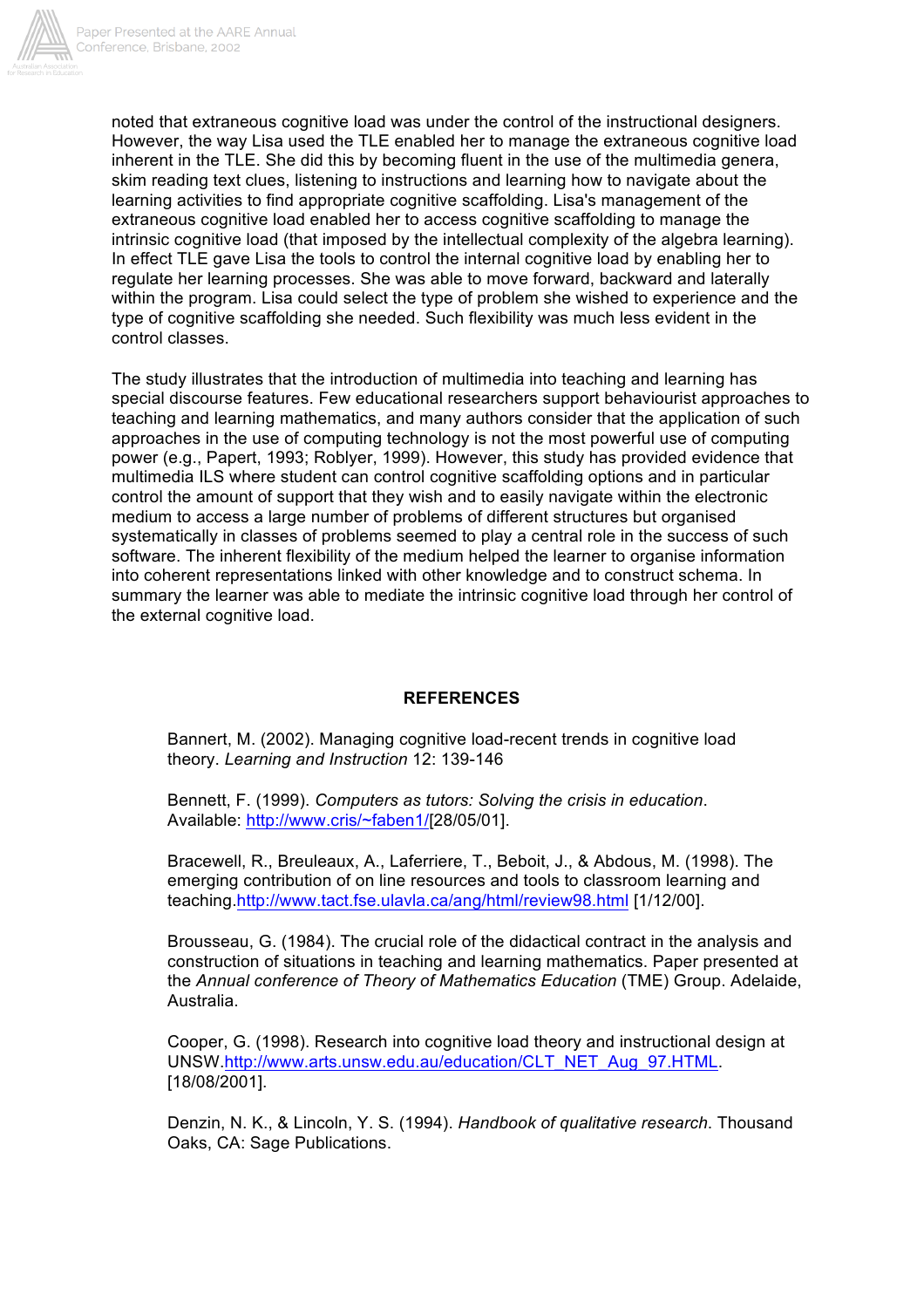

Gregg, J. (1995). The tensions and contradictions of the school mathematics tradition. *Journal for Research in Mathematics Education, 26*(5), 442-466.

ITP Nelson. (1998). The learning equation mathematics 9. Ontario, Canada: ITP Nelson.

KKirkpatrick, H., & Cuban, L. (1998). *Computers make kids smarter-Right?* Available: (http://www.technos.net/journal/volume7/2cuban.htm) [04/06/01].

Lesh, R., & Kelly, A. E. (1997). Teachers' evolving conceptions of one-to-one tutoring: A three-tiered teaching experiment. *Journal for Research in Mathematics Education, 28*(4), 398-427.

Lo, J., Wheatley, G., & Smith, A. (1994). The participation, beliefs and development of arithmetic meaning of a third-grade student in mathematics class discussions. *Journal for Research in Mathematics Education, 25*(1), 30-49.

Luckin, R. (1999). "*TRIVAR: Exploring the "Zone of Proximal Development*."[http://www.cogs.susx.acuk/users/rosel/europper.html]. (20/09/99).

Mayer, R. & R. Moreno (2002). "Aids to computer-based multimedia learning." *Learning and Instruction12*: 107-119.

Norton, S., Cooper, T. J., & Baturo, A. (2001). Same teacher, different teaching behaviours when students are using an ILS to learn algebra*.* In H. Chick, K. Stacey, J. & Vincent, (Eds.), *Proceedings of the 12th ICMI Study Conference: The Future of the Teaching and Learning of Algebra* (pp. 487-493). Melbourne, Australia: University of Melbourne.

Norton. S. J., Cooper, T. J. & McRobbie, C. J. (2000). Can a new-generation computer-assisted learning package compete with "the school mathematics tradition" in enhancing algebra performance. In M. O. J. Thomas (Ed.), *TIME 2000, An International Conference on Technology in Mathematics Education: Proceedings* (pp. 203-210). Auckland, NZ: The University of Auckland and Auckland University of Technology.

Norton, S., & Cooper, T. (2001). Students' responses to a new generation ILS algebra tutor. In M. van den Heuvel-Panhuizen (Ed.), *Proceedings of the 25th Conference of the International Group for the Psychology of Mathematics Education* (Vol 3, pp. 439-446). Utrecht, The Netherlands: PME.

Norton, S., McRobbie, C., & Cooper, T. (in press). Teachers' responses to an investigative syllabus: Their goals and practices. *Mathematics Education Research Journal.*

Papert, S. (1993). *The children's machine: Rethinking school in the age of the computer*. New York: Basic Books.

Pollock, E., Chandler, P. & Sweller, J. (2002). "Assimilating complex information." *Learning and Instruction 12*: 61-86.

> Priddle, A., Davies, T., & Pitman, P. (1991). *Mathematics 9.* Brisbane: Jacaranda Press.